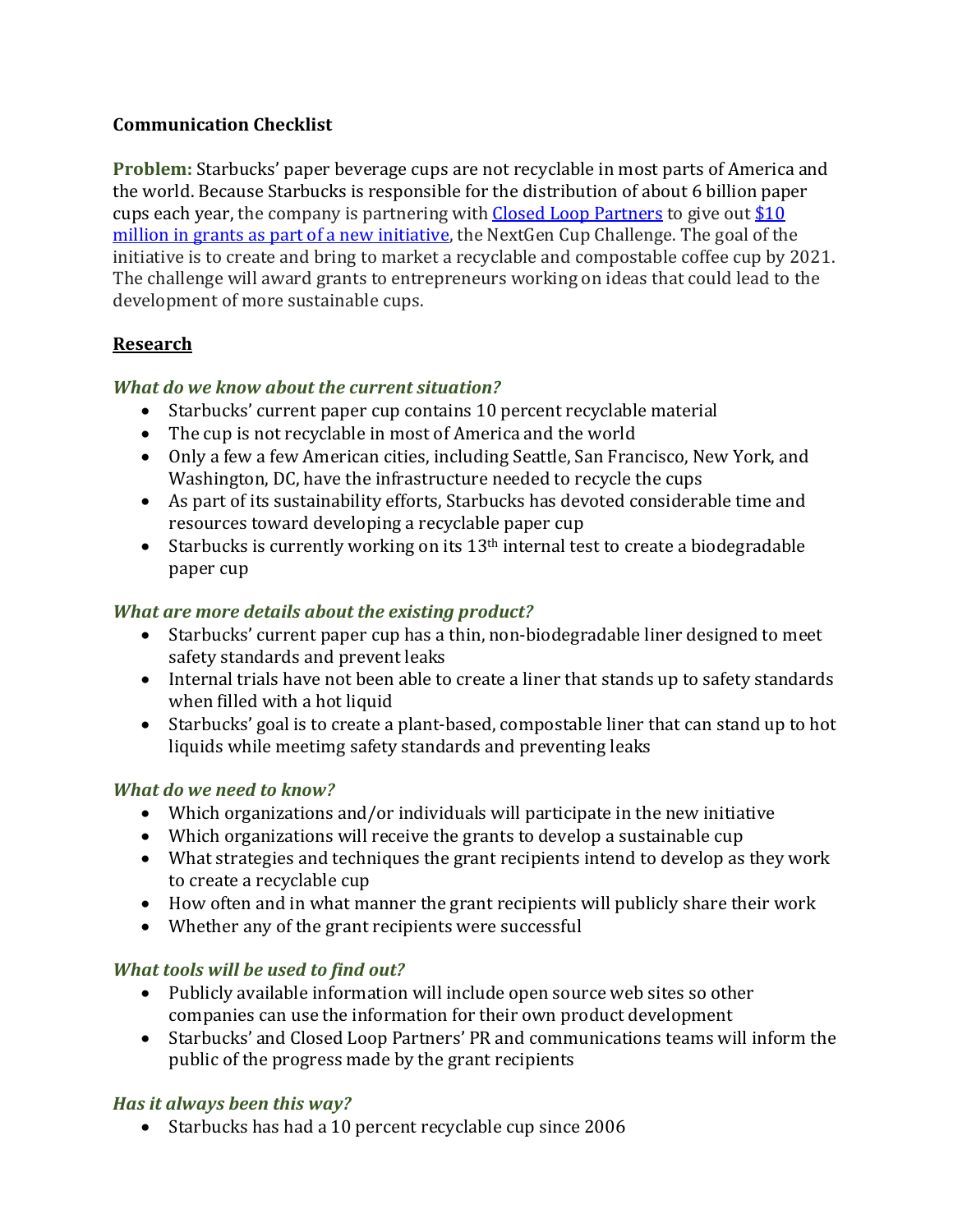- Starbucks' current cup has a thin liner designed to prevent spills and meet quality and safety standards
- Starbucks has been working internally on developing a recyclable cup for several years with limited success

### *How do we know?*

• The PR and Communication teams at Starbucks and Closed Loop Partners have issued several press releases on the subject, which is a company and industry priority

### How much time do we have to find out?

• Starbucks hopes to bring a fully compostable and recyclable cup to market by 2021

# **Strategy**

### *Who are the decision makers?*

- Starbucks company executives, led by Colleen Chapman, VP of Global Social Impact
- Executives at Closed Loop Partners
- Other members of the consortium who will award accelerator grants to entrepreneurs working on ideas that could lead to the creation of a more sustainable Starbucks cup

### *Who are the stakeholders?*

- Starbucks
- Closed Loop Partners
- Grant recipients
- Starbucks customers
- Environmentally conscious consumers
- Starbucks shareholders
- $\bullet$  Other companies that want to develop their own sustainable cups

#### *What do we need to accomplish?*

- Inform the general public about Starbucks' continued sustainability efforts and try to reach out to scientists and entrepreneurs who may be interested in developing a recyclable cup
- By offering grants, entrepreneurs and scientists will be able to put their ideas to the test and have a financial incentive to develop a recyclable paper cup
- Starbucks needs to create, test, and bring to market a biodegradable and recyclable paper cup within three years

# *How will we know if we are successful?*

• Starbucks will be successful if its partnership with Closed Loop Partners and the \$10 million in grant money results in a recyclable cup that can be scaled and brought to market within three years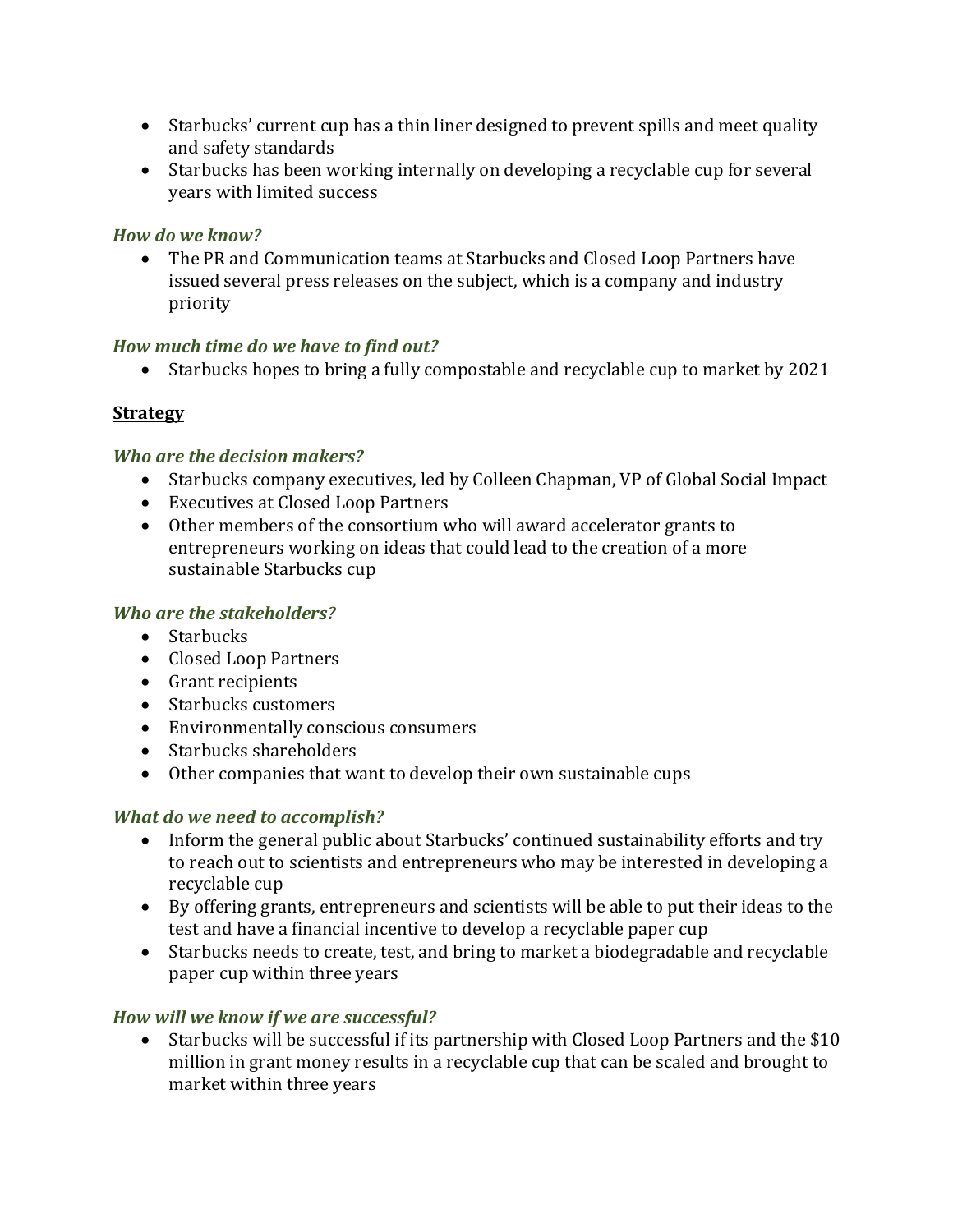#### *What behavior are we trying to achieve?*

- Cities, states, and even countries all have different infrastructures set up for recycling, which has resulted in a patchwork of laws and policies for recycling requirements. Starbucks supports streamlining and expanding policies for recycling requirements
- If Starbucks' cups can be recycled nationwide and throughout the world, the company will contribute to removing up to 6 billion paper and plastic cups from landfills
- This will change behavior by encouraging more people to recycle since they will know that Starbucks cups are recyclable anywhere in the world

#### *What steps will take us there?*

- Awarding grants to qualified organizations
- Research and development
- Product testing
- Bringing the cup to market within three years

#### **Implementation**

#### **What tools make sense to get message across?**

- Existing social media channels
- Press releases
- Blog posts updating progress
- Tweets
- Video updates
- Interviews with company scientists and grant recipients
- Starbucks partner (employee) open forums
- Announcement at annual shareholder meeting

#### *What is the budget?*

- The budget is \$10 million given to grant recipients plus any expenses related to internal product testing and development
- Existing social media channels are of nominal expense because the Communication team and infrastructure is already in place

#### Are there other limitations or resources available to use?

- Limitations: Existing challenges related to developing a recyclable cup; persistent external perception that Starbucks isn't doing anything to change its paper cup
- Resources: Organizations receiving grant funding have additional internal resources available to them; other companies using the open source information generated from the existing research and development